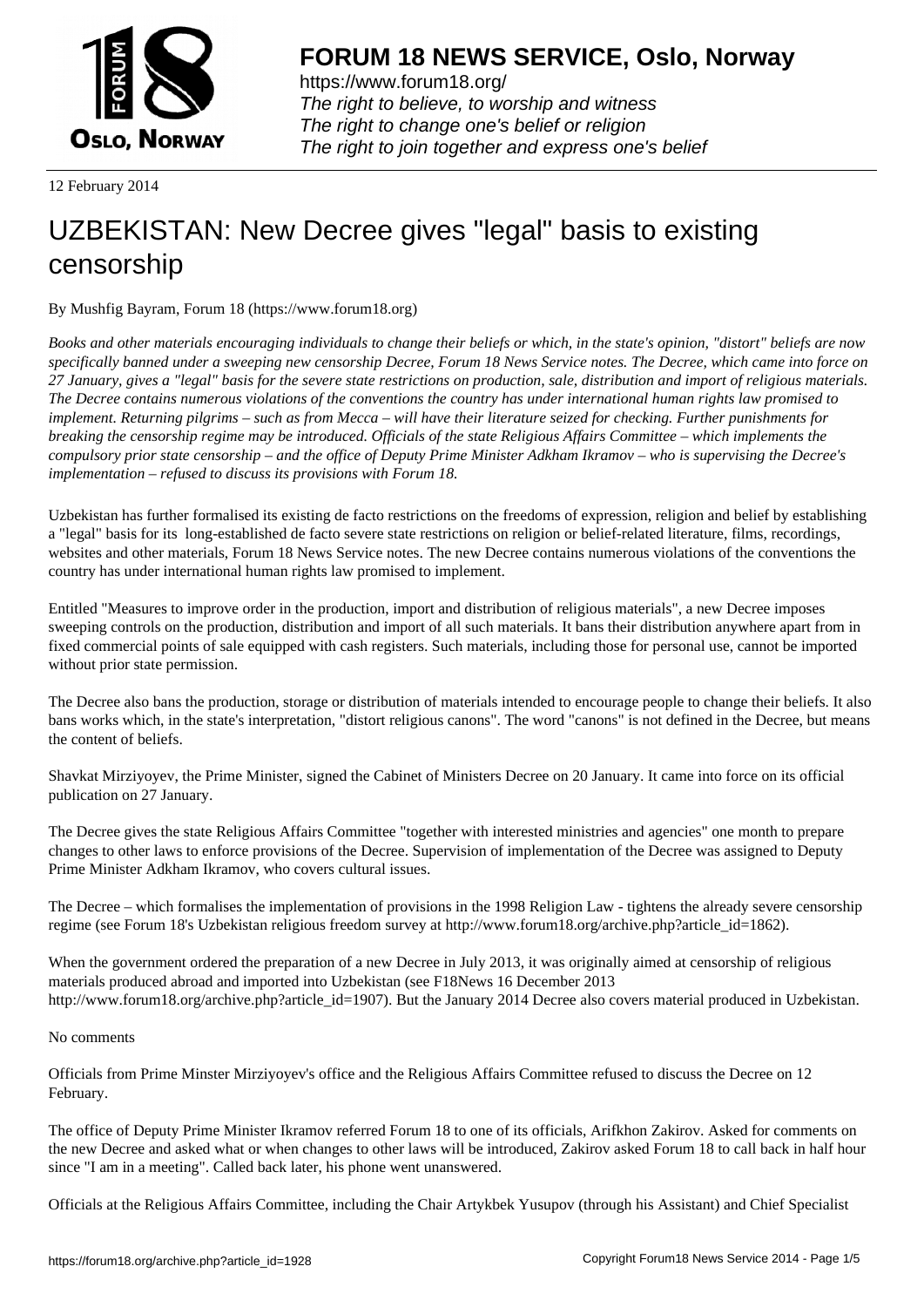Decree on printed, electronic and audio-visual religious materials

The Decree has two main Appendices: the first specifies controls over the production, distribution in and import into Uzbekistan of religious materials, while the second covers the compulsory "expert analysis" of such materials by the Religious Affairs Committee "experts".

The Decree has two other Appendices. One depicts the hologram with the name of the Religious Affairs Committee which must be placed on religious materials that have successfully passed the Committee's censorship. The other has a schematic table of the Committee's religious "expert analysis" procedure.

Point 16 of the second Appendix on the compulsory "expert analyses" requires the Religious Affairs Committee no less than twice a year to submit to the relevant state organs a list of materials whose production, distribution or import into Uzbekistan is banned.

So-called "expert analyses" are frequently used by courts to justify the destruction of books or magazines (see eg. F18News 17 September 2012 http://www.forum18.org/Archive.php?article\_id=1743). Legal procedures are often violated, the official who produced one such "expert analyses" allegedly managing to within one working day read 1,300 books, 2,100 brochures, 450 leaflets, 50 magazines, watch 200 videos, and listen to 350 audio cassettes. "This beats the Guinness Book of Records", a local Protestant observed to Forum 18 (see F18News 29 November 2012 http://www.forum18.org/Archive.php?article\_id=1773).

Interference in religious communities' internal affairs

Although the Decree ostensibly only concerns religious materials, it makes it formally possible for the Religious Affairs Committee and other state organs to directly interfere in the internal affairs of registered religious organisations.

Point 11 of the second Appendix gives the Religious Affairs Committee the right to inquire and receive from other state organs, civil and religious organisations information to investigate religious communities "on questions within its purview". Point 12 gives the Committee the right to visit religious and social organisations.

Further punishments to follow?

Point 20 declares: "Persons responsible for violating the provisions of the Decree shall be responsible in the established way."

The Code of Administrative Offences' Article 184-2 already punishes: "Illegal production, storage, or import into Uzbekistan, with the intent to distribute or actual distribution, of religious materials by physical persons". Punishments are a fine of up to 150 times the minimum monthly wage, "with confiscation of the religious materials and the relevant means of their production and distribution".

Criminal Code Article 244-3 punishes "illegal production, storage, import or distribution of religious literature". It carries – if there has been a previous administrative conviction - a maximum sentence of three years' imprisonment (see Uzbekistan religious freedom survey http://www.forum18.org/archive.php?article\_id=1862).

As the Decree requires the Religious Affairs Committee "together with interested ministries and agencies" to prepare changes to other laws to enforce the Decree, changes and further punishments may be introduced to the Administrative Code and possible also to the Criminal Code.

Obstacles to production, distribution and import of religious materials

Points 8, 12 and 17 formally enforces the existing major obstacles to the free use of religious materials as the prior consent of the Religious Affairs Committee is required for the production, import and distribution of them.

Point 8 declares: "Production of materials in Uzbekistan is allowed only after a [positive] expert opinion is given on them within ten working days."

Point 12 declares: "The Religious Affairs Committee in no more than 10 working days from the date when it received an advance copy of religious materials, shall present its expert opinion for a further decision on the import of the material into Uzbekistan."

Point 17 declares: "Religious materials can be distributed in Uzbekistan when a positive state religious expert opinion is given for a specific item."

In August 2011, Uzbekistan's Bible Society was finally allowed to bring through Customs 2,800 Russian-language Bibles which had been confiscated in 2010. It was forced to re-export a larger number of other Bibles confiscated both then and in 2008 (see F18News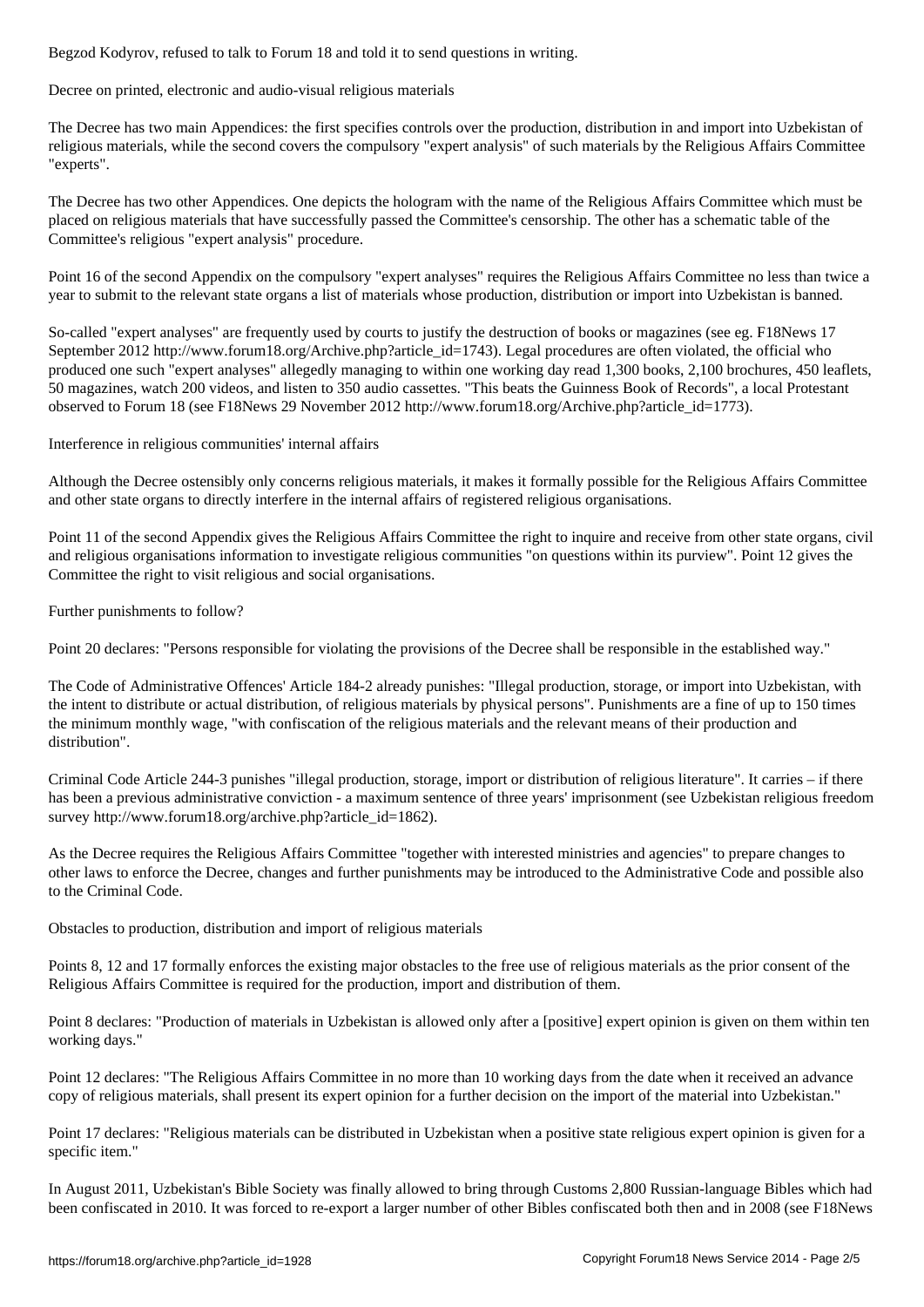Other obstacles to distribution of materials

According to Point 14: "Distribution of materials in Uzbekistan is carried out by legal or physical persons at fixed sales points with electronic cash registers or payment terminals, provided all income from sales must be banked on a daily basis. Sales or distribution of materials at non-commercial sales points is banned."

This appears to prohibit registered religious communities from giving out religious literature to its members and non-members outside their legal addresses. However, it is not clear whether or not they will be able to do so inside their legal addresses. Unregistered organisations are banned under the Religion Law and so cannot distribute literature.

An independent legal expert from Uzbekistan, who wished to remain unnamed for fear of state reprisals, indicated to Forum 18 that even at fixed sales points the authorities are likely to create obstacles. "This will allow the tax authorities to fully control the distribution or sales of religious materials. They will at first force religious communities or believers to buy cash registers, and later will systematically carry out control of their [cash register's] serviceability," as well as "control of the sale of religious materials", the expert thought.

Point 3 requires those intending to distribute religious materials to receive prior Religious Affairs Committee consent to the number of copies to be produced or imported. Sales data collected by the tax authorities will make it possible for the authorities to punish those exceeding the quotas given to them.

In addition to requiring religious materials to have undergone the Religious Affairs Committee censorship, Point 3 requires products to be marked with "the full name and contents of a religious material, names of the author and producer, date and place of production, number of copies and other information in the state language". This formalises the Religious Affairs Committee's power to, for example, limit the number of copies of a book.

It is also not clear what will happen to the distribution of the Bible, or any other widely accepted religious books, which containing calls to readers to change their beliefs. According to Point 18 of Chapter 4, materials intended to encourage people to change their beliefs cannot be distributed.

Article 5 of the Religion Law already states that: "Actions aimed at attracting believers of one confession to another (proselytism) are forbidden, as is other missionary activity." Administrative Code Article 240 ("Violation of the Religion Law") Part 2 bans "attracting believers of one confession to another (proselytism) and other missionary activity". Punishments are fines of between 50 and 100 times the minimum monthly salary, or administrative arrest for up to 15 days.

Another ambiguous issue in the same provision is that "materials containing information inciting religious enmity, insulting or humiliation of religious feelings of believers cannot be distributed" (see Forum 18's Uzbekistan religious freedom survey at http://www.forum18.org/archive.php?article\_id=1862).

Countrywide censorship of religious information

According to Point 15, libraries across Uzbekistan whether state or non-state, including the Alisher Navoi National Library in the capital Tashkent, as well as information resource centres, are "banned from receiving religious materials from foreign producers without a positive prior expert analysis from the Religious Affairs Committee".

Point 16 specifies that the "Religious Affairs Committee and other relevant organisations shall carry out joint actions to detect and prevent illegal distribution of materials."

How can advance copies of religious literature be produced?

Point 6 demands that "an advance copy and all necessary information for the production of a religious material must be presented to the Religious Affairs Committee before its production for its religious expertise."

It is not clear how the advance copy of an item of literature – to be presented to the Religious Affairs Committee for endorsement – will be produced in Uzbekistan since the production of any literature without the Committee's authorisation is banned under the current Decree, and nothing is said on the production of advance copies.

"It is possible for the publisher or producer to be punished by the authorities for the production of an advance copy, especially if the Committee then bans it," the legal expert pointed out to Forum 18.

The expert also indicated to Forum 18 that Point 7 is contradictory since "the Religious Affairs Committee limits the number of copies of publications religious Communities may receive or produce," but the provision states that "Materials produced by legal or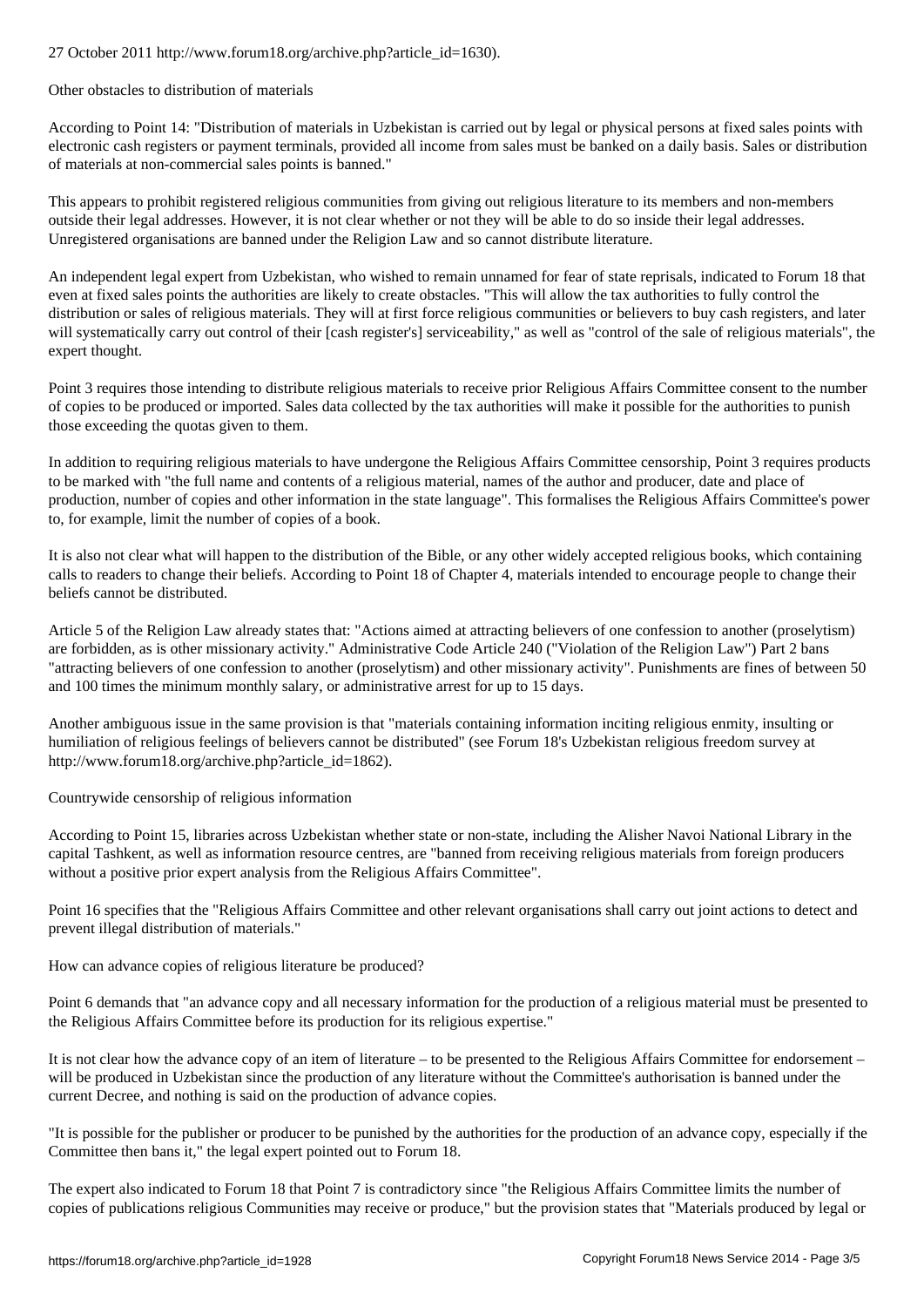of copies, short content or interpretation as well as the date of production.". The legal expert noted that "the person ordering the production of religious literature cannot independently decide how many copies should be produced, since they must first ask the Religious Affairs Committee."

The legal expert also indicated that the Decree does "not specify where exactly DVD and CD disks may be produced or more specifically if they may be produced by private persons who do not have a legal address of a publisher."

Import of materials formally obstructed

Customs authorities' frequent confiscation of all religious literature – whether for personal or community use – appears to have been legalised by this Decree. Among many such seizures was the confiscation of about 30 religious books in May 2013 from four individuals returning from neighbouring Kazakhstan (see F18News 30 May 2013 http://www.forum18.org/archive.php?article\_id=1843).

Point 9 "religious materials entering Uzbekistan seized by customs officials shall be in a timely manner sent to the Religious Affairs Committee for expert analysis," and according to Point 12, religious materials intended to be imported into Uzbekistan must receive prior expert opinion of the Committee.

Point 11 formalises the de facto difficulties of importing personal religious books difficult, even if they are not banned. It states that the "import into Uzbekistan of materials by physical or legal persons for personal use no more than three copies of each title, shall be allowed after their expert analysis." More than three copies will not be allowed for personal use, and it is not clear whether it will be allowed to bring in Uzbekistan an edition of a book, which consists of 4 or more volumes or a data carrier with records of more than three samples of a piece of literature.

Courts routinely order that confiscated Muslim, Christian, Jehovah's Witness or other religious materials - including items which are not banned such as the Bible or Koran - be destroyed. In January a Tashkent Judge who fined an individual also ordered the destruction of 593 leaflets and 119 Christian books, booklets, magazines, and notebooks with personal notes. The books had been bought from the Bible Society (see F18News 6 February 2014 http://www.forum18.org/archive.php?article\_id=1925).

Point 10 declares: "All banned materials, after their expertise shall be confiscated by customs or other state border organs,"

Point 13 formalises tight censorship of Muslim religious materials when haj or umra pilgrims return to Uzbekistan from Mecca in Saudi Arabia. The Decree states that "the Religious Affairs Committee and customs officials will jointly carry out censorship of religious materials during mass events of pilgrimage for the purpose of protecting the interests of Uzbekistan's citizens."

Also the legal expert pointed out to Forum 18 that it is "not clear what the authorities will do when items considered as sacred objects by Catholics or the Russian Orthodox are brought into Uzbekistan, since the Decree says nothing about them."

## Broad definition

Point 3 of the second Appendix covering the "expert analyses" by the Religious Affairs Committee gives a broad definition of religious materials requiring "expert analysis": "books, magazines, newspapers, leaflets and other printed matter, audio-visual productions (such as TV, cinema and video films, music videos, records of concerts, cartoons, and etc.), electronic carriers of information (diskettes, CD and DVD discs, materials placed on the internet and other sources), which reflect on the foundation, history, ideology, teachings and commentaries as well as the practice of rituals of various religions of the world".

However, it does not specify whether or not religious symbols such as framed Koran suras (verses), crescents, crosses and icons are religious materials subject to prior compulsory censorship. It is also not clear whether or why Uzbekistan citizens will be responsible for religious materials placed on the internet.

## "Distortions" and "deviations" banned

Point 3 states that the Religious Affairs Committee carries out theological study of religious materials with the participation of specialists, experts and representatives of religious organisations. The Committee produces a written opinion on whether or not the materials "contain deviations from or distortion of religious canons, which is necessary for permission of the production, import or distribution of those materials". The word "canons" is not defined in the Decree, but means the content of beliefs.

The international human rights standards and conventions Uzbekistan has formally undertaken to implement ban state interference with the content of beliefs.

According to Point 6, the Religious Affairs Committee "may establish an expert council of scholars, experts and specialists in the area of religious studies or theology."